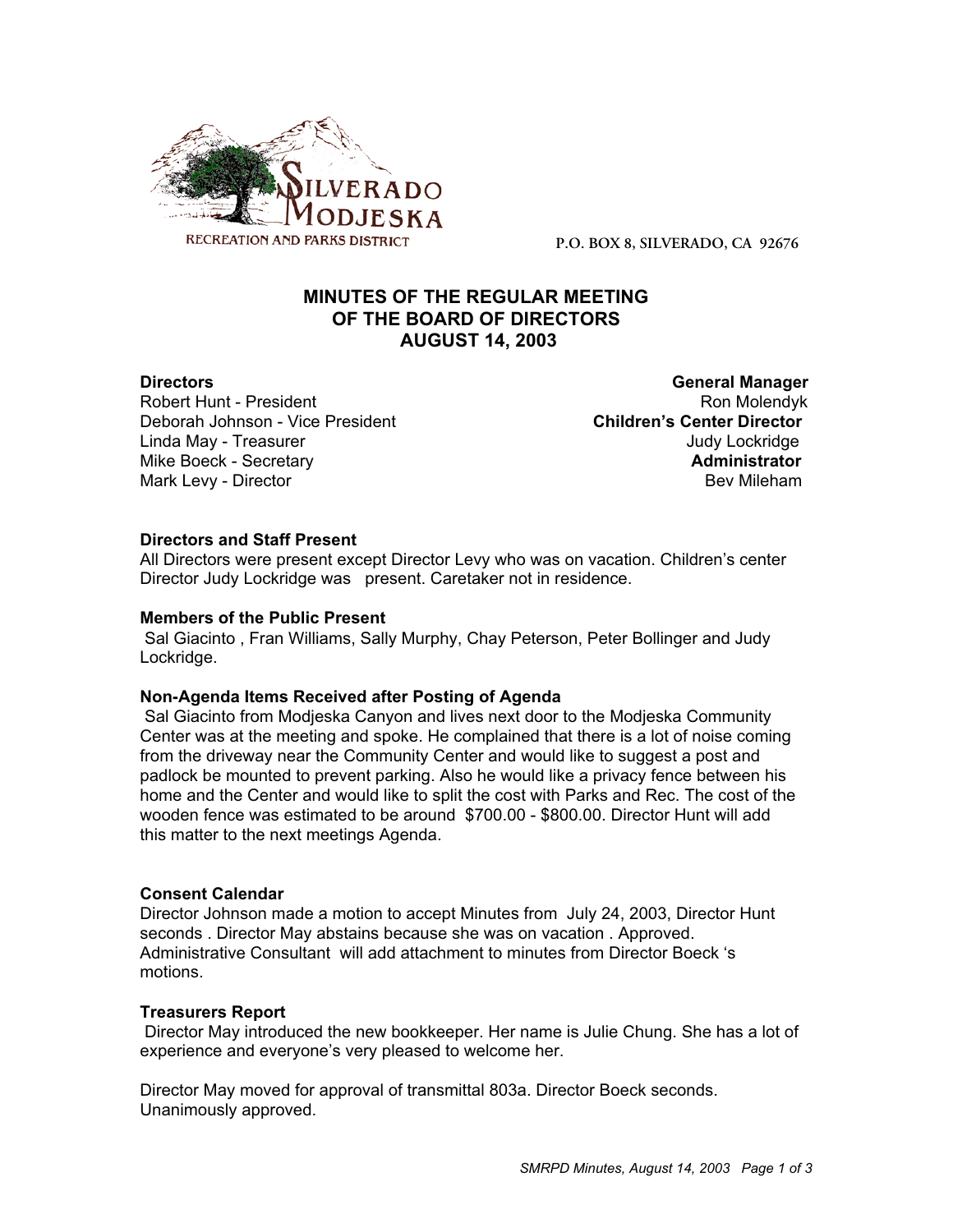Director May moved for approval of transmittal 803b. Director Johnson seconds. Unanimously approved. Director May mentioned that Rick Hale is working on the audit.

#### **General Managers Report**

 Ron Molendyk reported on the Irvine meeting he attended. The first phase of homes is 241. Trails are something they will discuss in the long term. A golf course was discussed with the City of Orange showing interest because of the revenue involved. The General Manager suggests meeting with the City of Orange to discuss the school situation. Our Silverado Elementary School is going to be expanded because of development. There is a future meeting with the Mayor to discuss East Lake Village issues.

# **BC phone line`**

Director May moves that the Administrative Consultant call SBC to run a line of cable from the A building to the B building. Director Johnson seconds. Unanimously approved.

# **Children's Center Report**

Children's Center Director Judy Lockridge brought the Children's Center financial report. The Children's Center is becoming very successful. Advertising and word of mouth have been very profitable. The computer is now working.

Peter Bollinger introduced plans to proceed along the steps to independence from Parks and Rec. Director May wanted to know if they had received an approval letter for 501C3. Which the center hadn't. The board will wait for the letter of approval. Director May suggested General Manager Ron Molendyk contact an attorney to receive counsel. Director Johnson moves to get legal counsel. Director May seconds. Unanimously approved.

# **Other District Business**

**Discuss Caretaker** - Fran Williams is going on vacation. Administrative Consultant will go the community center to check messages and keep calendar until new caretakers are found. The Consultant will also search for a house cleaner for the Centers. Director Hunt will also check into this. Director Johnson moves to spend up to \$100.00 a week to pay for cleaning at both Community Centers. Director Boeck seconds. Unanimously approved.

Director May has made many phone calls and has two interviews with people interested in the caretaker position. A lawyer will look at the contractual agreement.

There are a few repairs needed and air conditioning is also needed in the caretaker's residence Director Johnson moves we purchase two air conditioners and repairs up to \$1,000 using grant money. Director Boeck seconds. Unanimously approved.

#### **Committee Reports**

Director Johnson discussed have a discussion with Chay Peterson in the future about focus groups. Director Johnson will talk to Pam Doss for help and advise in recreation programs.

# **Facilities Committee**

Director Johnson re-did Community Center and Park policy and user fees.

Director Boeck moved to continue meeting at 9:40. Director Johnson seconded. Director May opposed. Approved.